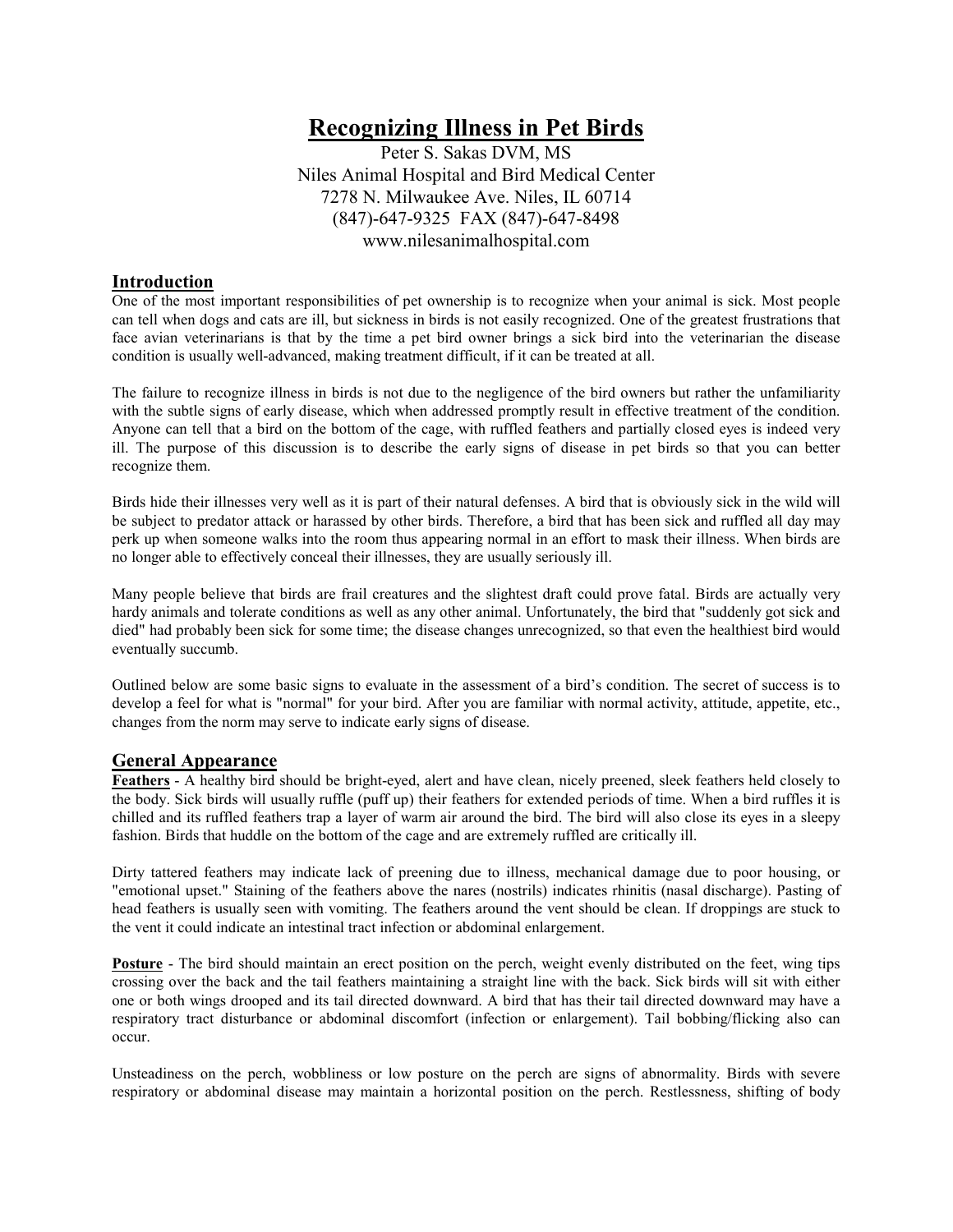weight or favoring of one leg may indicate pain or dysfunction due to disease or injury. In budgerigars paralysis or weakness in one leg may be due to kidney tumors.

**Attitude** - Changes in a bird's attitude may indicate a problem. A decreased activity level, the bird that is no longer playful, talking less or not singing may be indications of early disease. Personality changes may also provide early clues, such as the aggressive bird, that you could never handle easily, suddenly becoming passive or the normally friendly bird that becomes aggressive/irritable and wants to remain alone.

### **Beak**

The beak grows constantly and with normal activity should wear down, if this does not occur and the beak overgrows it must be trimmed. However, if the beak quality changes or if the beak suddenly grows rapidly and abnormally it could serve to indicate disease. For example, in fatty liver disease (mainly in budgies eating an all seed diet) the beak overgrows, deteriorates and black/brown spots of hemorrhage are noted on the beak and toenails. Therefore, do not be fooled into thinking that an overgrown beak is strictly due to "not using the cuttlebone". Always check for any unusual crustiness, scaling or enlargements around the beak and mouth.

#### **Feet/Legs**

Infections of the feet occur despite precautions. Pressure sores on the bottom of the feet may develop from improper perch sizes and could lead to ulcerations/bumblefoot. Keep the perches clean, vary the sizes, and provide a soft or non-rigid type perch. If you notice weight shifting, redness, swellings, sores on the feet/legs or lameness, veterinary care should be sought quickly.

The sole purpose of the leg band is for identification, it should be removed to prevent problems. We very often see irritation of the leg due to the band or injury (such as fracture or dislocation) if the band becomes caught on an object. If the leg band is necessary always check the leg for free movement of the band and any unusual irritation.

Unusual crustiness/flakiness on the legs may indicate a nutritional or parasitic condition and should be properly evaluated. One strong caution-care must be taken whenever cream or ointment are applied to a bird. Never apply it to the feathers as it will spread and destroy the insulative properties of the feathers. If it is to be used on the feet or legs, use it sparingly.

## **Respiratory Tract**

When a bird breathes there should be very little effort. Breathing hard while at rest or heavy breathing for prolonged periods after exercise/exertion can indicate a problem. Any noises heard while breathing such as clicking, wheezing or frequent sneezing are signs of sickness; a bird should breathe with no noticeable respiratory sounds.

Upper respiratory tract infections are very frequently seen in birds. A nasal discharge may appear as fluid in the nostrils or staining of the feathers above the nostrils. Conjunctivitis (pink eye) may also be seen with swollen, reddened eyelids and discharge around the eyes. Frequent blinking or partial closing of the eyes for prolonged periods may indicate early signs of conjunctivitis. If the condition worsens into a sinusitis there can be swelling around the eyes. Early recognition of respiratory disease in birds is important because pus in birds is not liquid, rather it becomes "cheesy." Thus when the pus builds up in the sinuses and air sacs removal is very difficult.

A bird that is dyspneic (difficult breathing) with mouth open and gasping is extremely ill and must be handled with extreme caution, if at all. Not all dyspneic birds have a respiratory tract infection. One possibility is a space occupying mass in the abdomen that may prevent full expansion of the air sacs so that air flow through the lungs is greatly reduced. Tail bobbing is another sign of an impaired respiratory tract, whether it is a primary respiratory disease or abdominal enlargement. Heart disease in birds can also cause labored breathing.

Extreme breathing difficulty can lead to the development of cyanosis, indicated by a bluish color of the skin, legs and beak. However, do not be fooled by the normal bluish color of the legs of some birds, particularly budgies.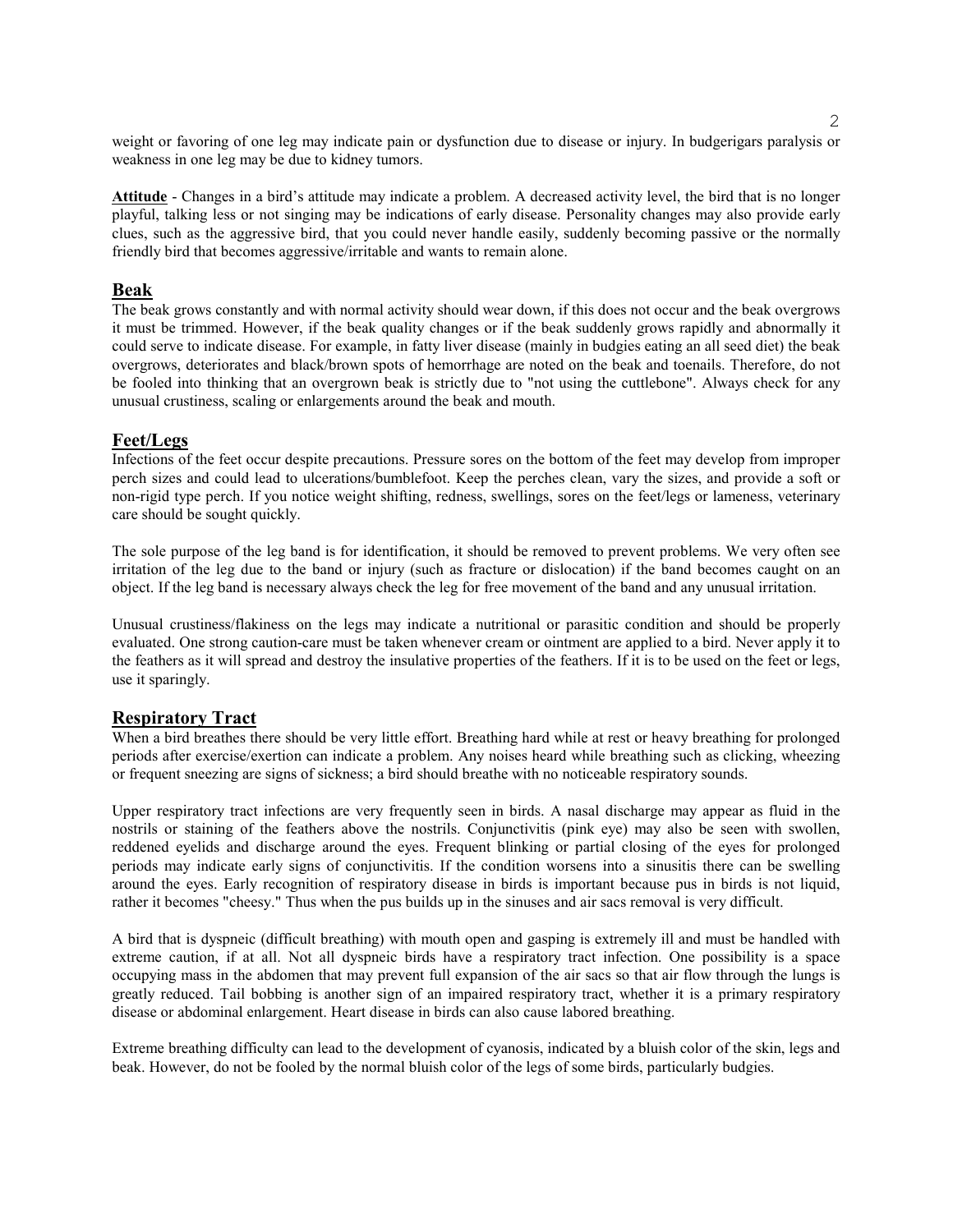The incessant, high-pitched squeaking sometimes heard in budgies may be due to goiter and pressure of the enlarged thyroid gland on the syrinx (voice box)/trachea (windpipe). The condition responds nicely to iodine therapy.

## **Digestive Tract**

**Food Consumption** - A bird that is not eating well is at great risk due to its very rapid metabolic rate and its condition can deteriorate rapidly. It is important to check daily that your bird is eating, and if so, how much. A bird may be picking at the food cup and not actually eating. You must determine if the seeds are being hulled or if they are just being scooped out of the dish onto the floor of the cage. Sometimes a bird may hull the seed but not ingest it. Check the seed cup and bottom of the cage for seed hulls as well as making sure there is not an increased amount of hulled seed present.

If there is hulled seed on the bottom of the cage it must be determined if the bird is not ingesting the seed, regurgitating or vomiting. Regurgitation is a normal part of the courtship behavior. During courtship, regurgitated seeds may be seen on or near the mirror or toys. The bird may even begin to regurgitate to you in a courtship gesture. However, vomited seeds can be seen in sticky clusters throughout the cage - often adhering to the bars of the cage. Further evidence of vomiting is that the head feathers of a vomiting bird are pasted together with vomitus, and this can occasionally mixed with seed.

Grit is a controversial subject. It should only be used sparingly as it is not continually required for the replenishment of the gizzard. However, for the purposes of our discussion, sick birds, especially those with gastrointestinal upsets, tend to overeat grit. This could lead to impaction/blockage. Very often it is believed that a sick bird is eating, when in fact it is consuming only grit. Thus excessive consumption of grit could be indicative of a problem.

The best means of determining whether or not a bird is eating enough and that food is passing through normally is to check the droppings daily. In an upcoming section we will discuss this in detail.

**Water Consumption-** Birds may not appear to drink a large amount of water but they do require an adequate fresh, clean source, changed daily. Birds that begin to drink excessive amounts of water may be suffering from a metabolic disorder (such as diabetes), kidney disease or a digestive tract disturbance. You should have a feel for daily water intake. You do not need to determine the exact amount consumed as some will be lost due to evaporation, for example. Rather you would notice that the water cup is half as full as it normally has been and also that the droppings have become more watery.

**Evaluation of the Droppings** - Droppings are an excellent indicator of a birds condition. Changes in the appearance of the droppings or their number may be early signs of an abnormality. First and foremost develop a feel for what is normal for your birds. Check the cage papers daily. The number of droppings per day should be fairly consistent, a reduction in number indicates reduced food intake (or passage of food material) and should alert you to a potential disease condition. For example, a healthy budgie should have more than 30-40 droppings per day. Also the appearance of the droppings should be roughly similar. Droppings will change depending upon the variety of food consumed, but if the bird has not had any unusual dietary changes and the droppings appear significantly different, a problem may be developing.

We recommend the cage bottoms be lined with paper so that the droppings can be observed easily on a daily basis and the cage papers discarded daily. If wood shavings or corn cobs are used, although convenient, the character and number of droppings cannot be easily determined. Also if these materials are used in cages they are not changed as often, which could increase the possibility of elevated bacterial populations in the cage bottom. Therefore if you do use wood shavings or cob you must make special efforts to check the droppings daily as well as perform frequent cleanings.

A normal dropping consists of three basic parts; a formed fecal portion, an off white urate portion, and a liquid urine portion. The fecal portion is usually green in seed eating birds as seed imparts no color to the droppings so the green bile color predominates. However if the bird would eat foods other than seed the color of the fecal portion would change. For example, a bird eating pellets would have brownish droppings, a bird fed strawberries would have